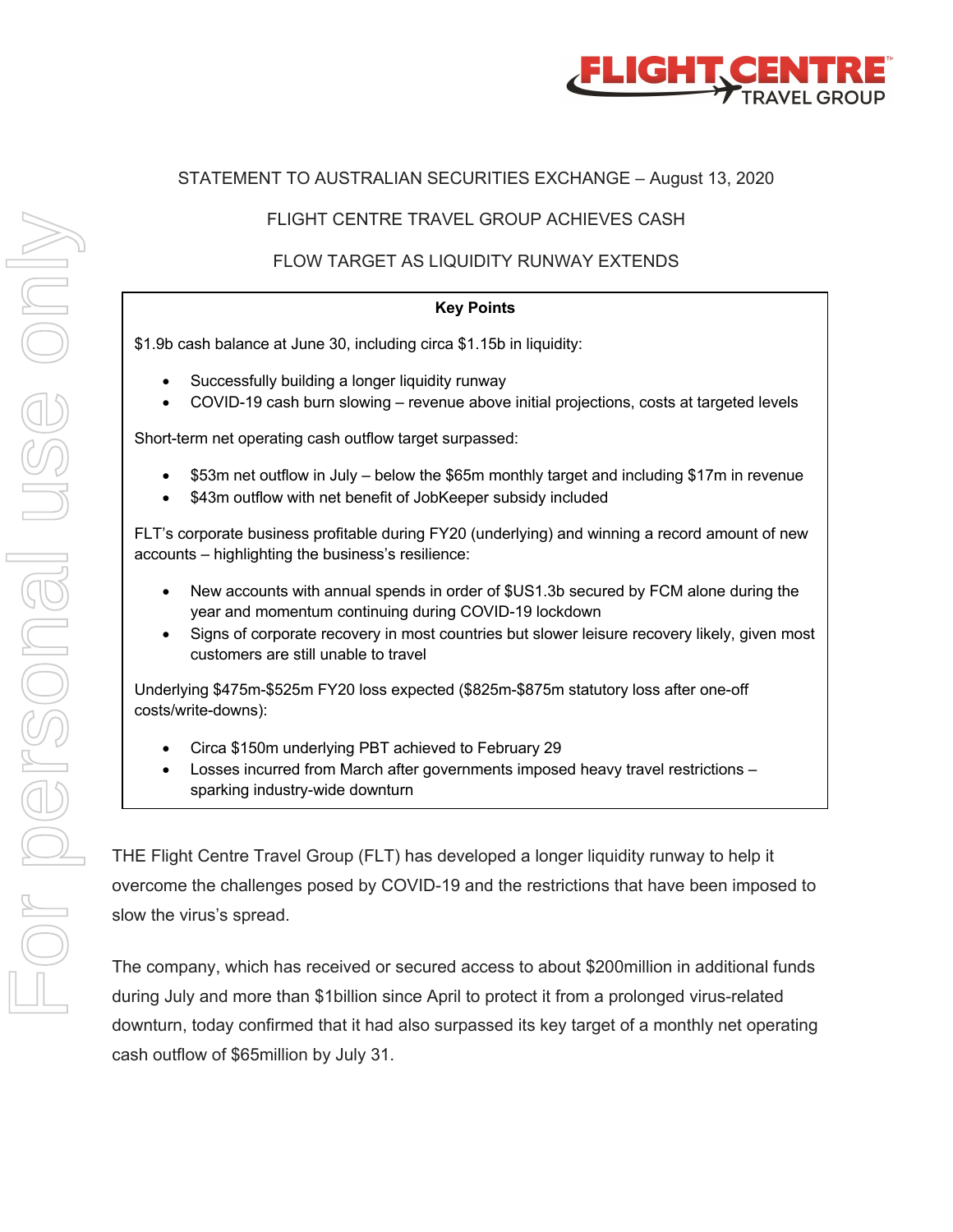

A \$53million net operating cash outflow was recorded in July – comfortably below the \$65million target and reducing to \$43million after the \$10million per month net benefit flowing from the JobKeeper (JK) wage subsidy for retained employees in Australia.

FLT's outflow target was outlined in April when the company raised \$900million, via a fully underwritten \$700million capital raising and through a \$200million debt facility increase, and was achieved through:

- A major cost reduction program, which saw monthly costs progressively lowered to less than a third of the circa \$230million pre-COVID-19 level; and
- Stronger than initially anticipated sales, with FLT generating \$17million in revenue in July. While this represented about 7% of the prior year result, the company had conservatively anticipated a zero-revenue scenario in its initial liquidity modelling

In addition to significantly slowing its cash outflow, FLT has also recently bolstered its liquidity position by selling its Melbourne head office, securing a government-backed United Kingdom loan and through its ongoing eligibility for the JK subsidy, which has now been extended for six months. As mentioned above and as outlined in greater detail later in this announcement, these recent developments should add \$200million to FLT's liquidity runway.

## Continued Revenue Generation – Predominantly Fuelled By FLT's Corporate Businesses

Since March 2020, governments globally have imposed heavy travel restrictions, including full border closures and lengthy isolation or quarantine requirements.

This has forced airlines and other suppliers to cancel services, hibernate their businesses or drastically scale back their operations, which has in turn led to an unprecedented volume of refunds and minimal forward bookings in the near-term. This short-term trend was reflected in leading GDS provider Sabre recording negative volumes globally during the 2020 fiscal year (FY20) fourth quarter, when cancellations exceeded new bookings across the industry.

Despite these heavy restrictions' ongoing impact, FLT achieved about \$17million in gross revenue (excluding the \$10million JK subsidy net benefit) in July, as total transaction value (TTV) exceeded \$200million globally for the month and approached \$100million in Australia.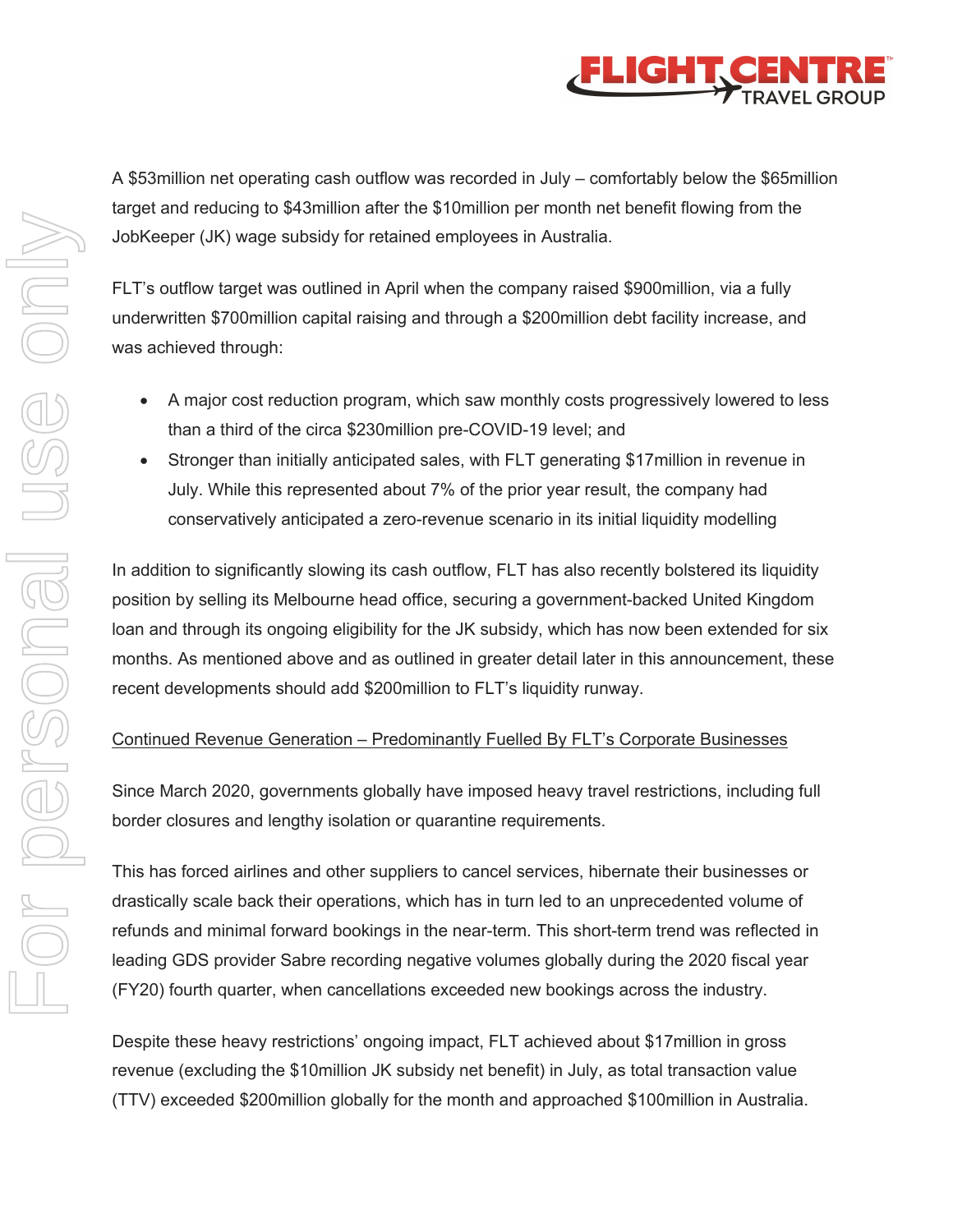

To date, FLT's corporate travel businesses have predominantly fuelled the company's revenue generation during the COVID-19 lockdowns, given that essential services have generally been permitted to travel.

The corporate businesses, which were growing strongly and on track to deliver more than \$10billion in annual TTV before restrictions were imposed, traded profitably (underlying) during FY20 and have established a solid platform for future growth by winning a record amount of new business during the year.

The FCM business alone secured new accounts with an annualised spend of \$US1.3billion during FY20, with the majority of these wins coming during the second half (2H).

Within the leisure sector, revenue generation has generally been more subdued, given that heavier restrictions have typically been applied to discretionary leisure travel and given relatively low consumer confidence.

## Achieving Cost Reduction Targets

In April, FLT outlined plans to remove \$1.9billion from its annual cost base. As announced previously, these plans included:

- Lowering occupancy costs through rent reductions and shop rationalisation. This saw FLT retain about half of its leisure shops globally, including about 520 shops in Australia (60% of pre-COVID-19 network); and
- Global workforce reductions, About 70% of FLT's people have either been placed on government stand-down or furlough programs or their roles have become redundant, given that customers have effectively been prevented from travelling and with no visibility around timeframes for restrictions to be lifted

In making these and other changes, FLT initially expected to incur up to \$210million in one-off expenses, plus an additional \$155million in transitional costs as it worked to lower its net operating cash outflow to the desired level of \$65million by July 31.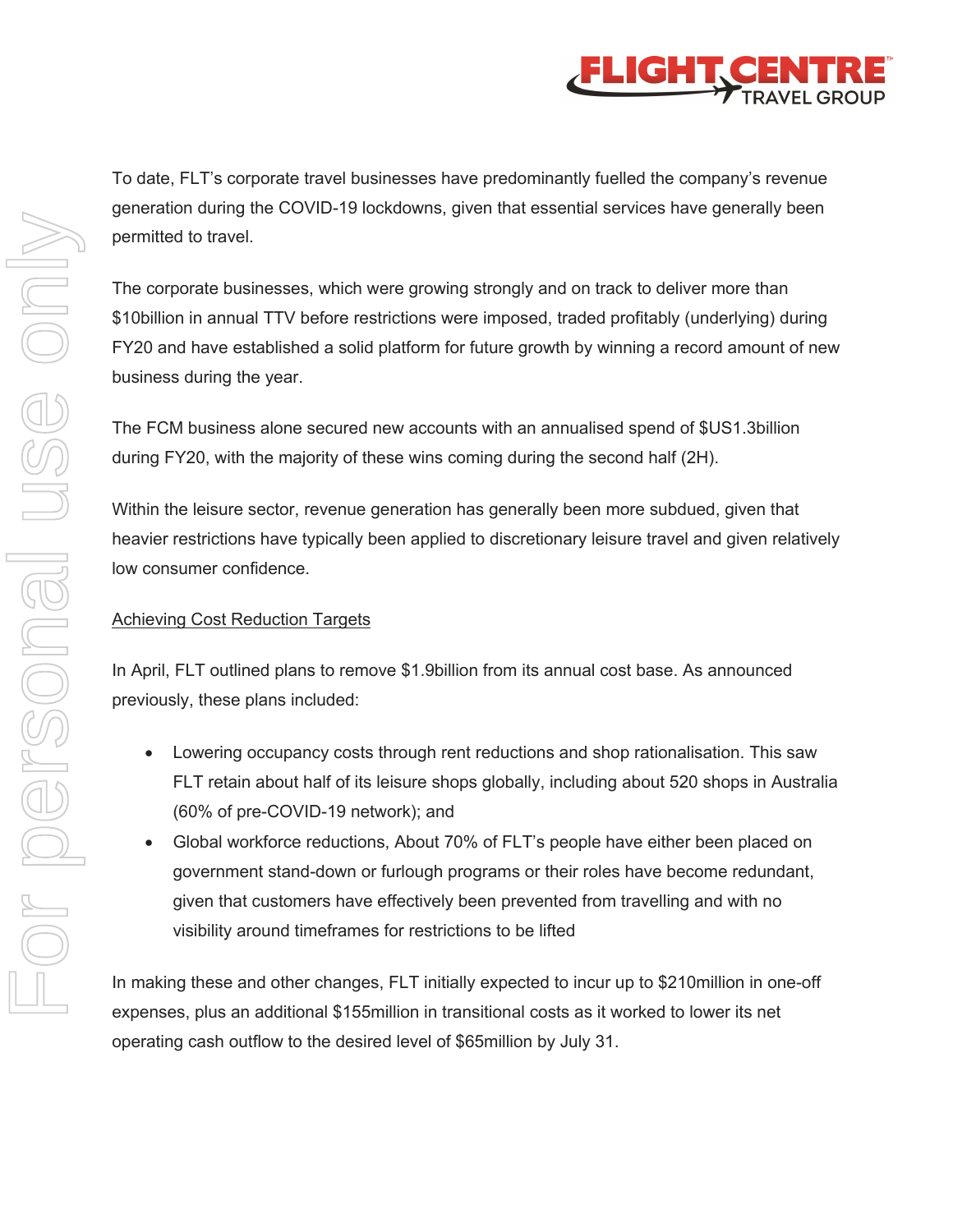

incurred, plus about \$130million in transitional costs. A further \$35million-\$50million in one-off COVID-19-related costs that are not provided for in the FY20 accounts are expected during FY21. While FLT has focussed on cost reduction, it has also continued to invest, where appropriate, in important initiatives and growth drivers. In the corporate sector, the company has retained a strong network of business development managers and implementation teams to win and on-board new customers, while also developing new products for customers and enhancing its technology offerings. Within the leisure sector, FLT has retained additional people to process the large volume of refund and booking amendment requests that have been received.

> To date, FLT has processed full or partial refunds totalling almost \$500million in Australia-alone. The company is working to return money to customers as quickly as possible after airlines and other suppliers return that money to FLT.

To date, the company has surpassed both targets, with about \$110million in one-off expenses

# Cash and Liquidity Runway

FLT had almost \$1.9billion in cash at June 30, 2020 and liquidity of \$1.15billion, after adjustments for net working capital, client creditors and the \$200million in additional cash and funding that was pending at year-end but had not yet been secured.

This additional cash and funding included:

- The \$62.15million sale of its Melbourne head office (settled in early July); and
- A GBP65million government-backed loan in the United Kingdom (secured July 1), which can potentially be increased

FLT will also now receive further subsidies for retained employees in Australia via the Federal Government's extended JK program. This six-month program was initially set to expire in September 2020 but it has been extended to March 2021 with some modifications, including a reduced subsidy.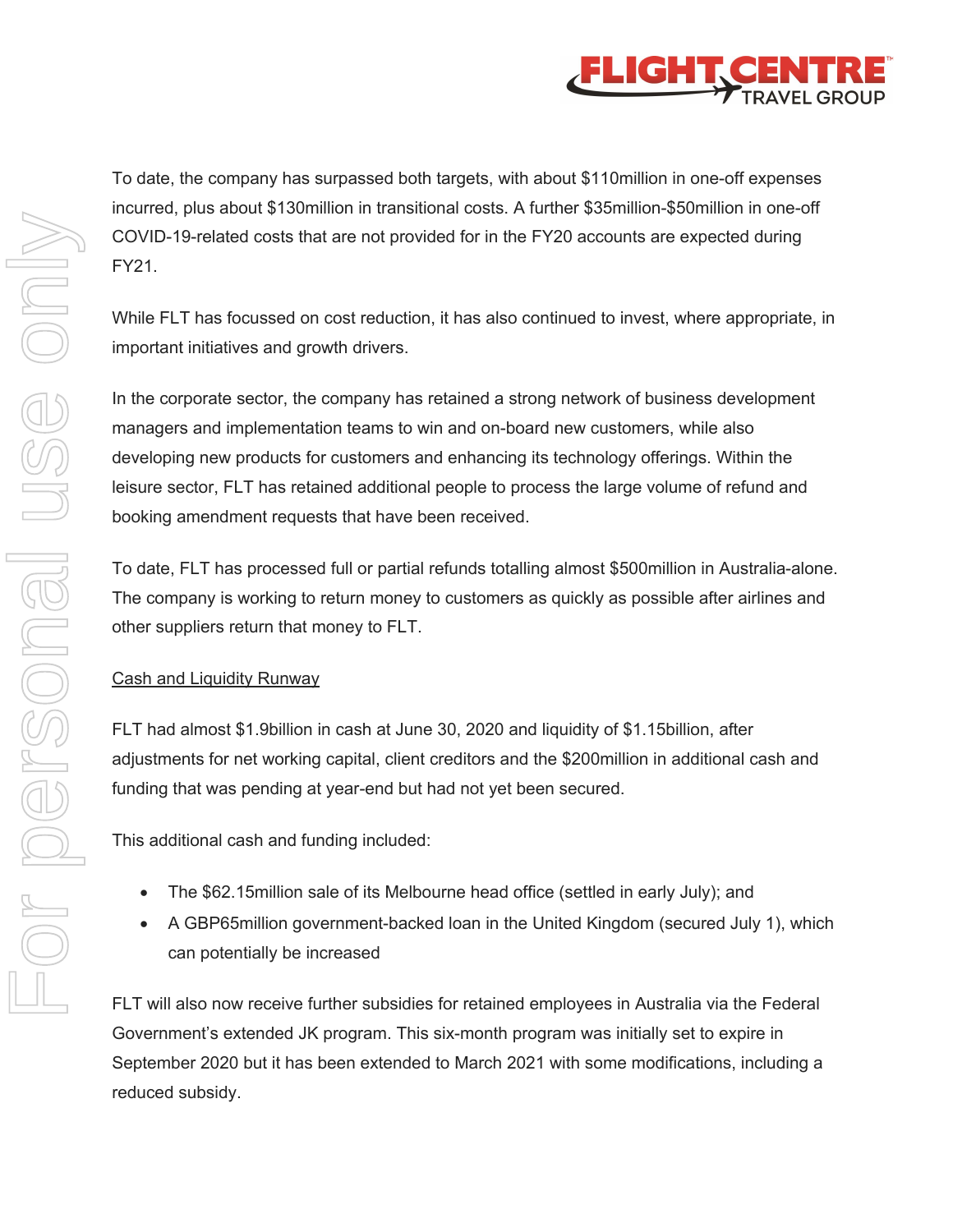

At current staffing levels, the company expects to receive a net benefit of \$40million to \$50million in additional subsidies for retained employees through to the end of March under the modified JK 2.0 program.

FLT plans to extend its runway by lowering its cash outflow in the near-term through:

- Increasing revenue, as travel restrictions are lifted or travel bubbles are formed; and
- An ongoing, targeted cost focus, particularly in its leisure businesses

Given the debt and funding options that are available globally, FLT will also review its debt structure, which currently includes some short-term borrowings and a \$350million cash covenant, to ensure it is appropriate for the medium to long-term.

## FY20 Results

FLT will release audited FY20 accounts on August 27 and currently expects to report an underlying \$475million to \$525million loss before tax and a statutory FY20 loss before tax in the order of \$825million to \$875million (subject to finalisation of impairment reviews).

In addition to the items that were excluded from underlying 1H profit, FY20 one-offs will include the circa \$110million COVID-related costs incurred to reduce monthly cash outflows, as well as costs arising from supplier failure, impairment charges and write-offs against goodwill, shop fixtures and software assets where those assets' carrying values are not supported by anticipated medium-term trading conditions.

These FY20 results will compare to the \$343.1million underlying profit before tax (PBT) and \$364.3million statutory PBT achieved during FY19.

FLT achieved an underlying PBT in the order of \$150million during the eight months to February 29, 2020, before widespread travel restrictions were applied. Significant losses were then incurred from March to June, while the company worked to lower its cost base to the current level and processed tens of thousands of refunds worldwide for no revenue.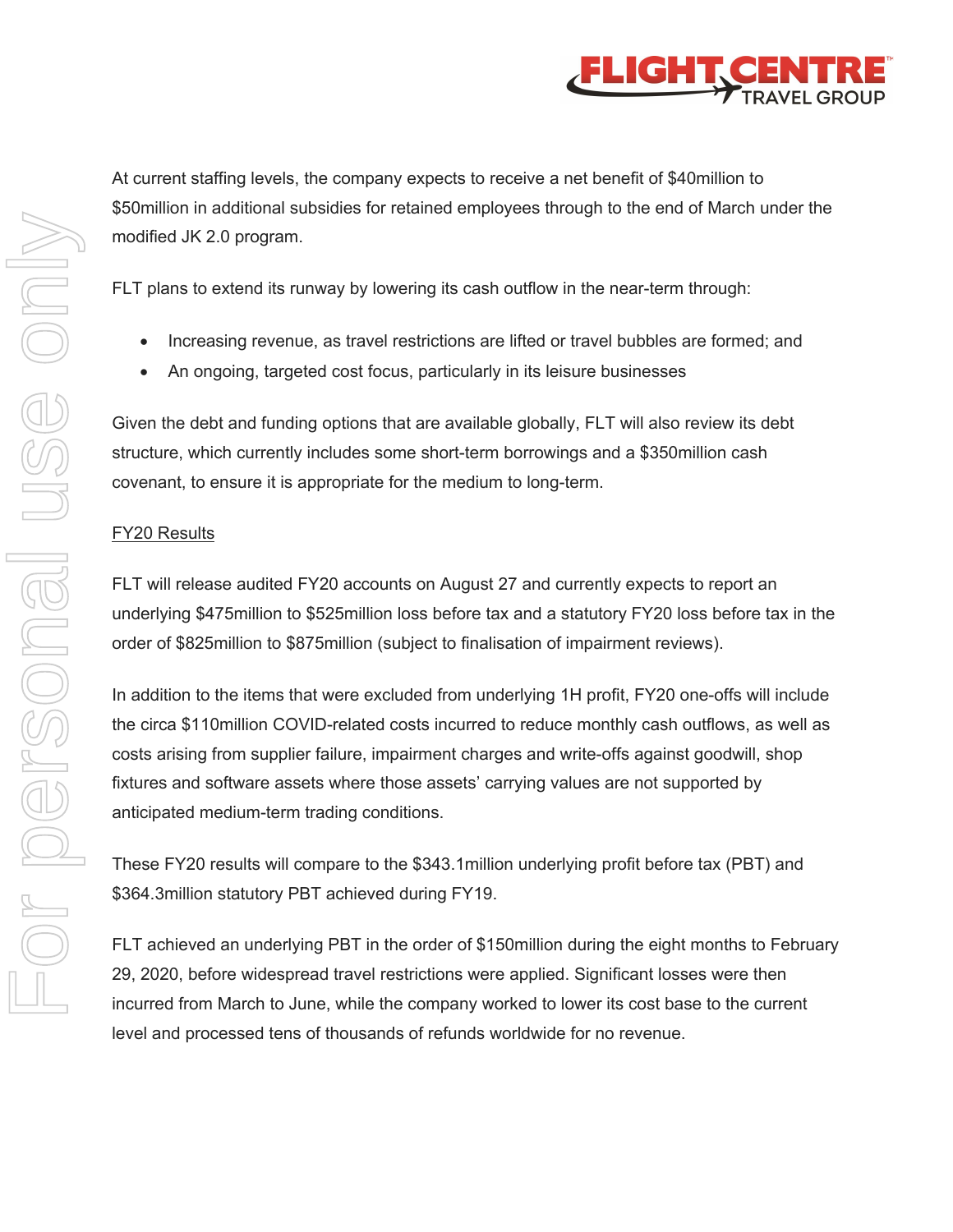

Underlying FY20 results are not adjusted to exclude the reversal of previously recognised revenue relating to travel that is no longer expected to take place. In Australia alone, circa \$140million has been provided for or paid in the FY20 accounts in relation to this reversal.

#### Comments from Graham Turner, FLT managing director

"COVID-19 and, specifically, the government responses to it have clearly had devastating impacts on businesses worldwide and on the airline, travel, tourism and hospitality industries in particular. This has severely impacted us and our people and some very tough decisions have been made over the past four or five months.

"Despite ongoing restrictions, revenue has now started to increase, particularly in Europe, and we have surpassed our initial cash flow target, thereby extending our liquidity runway.

"We have also continued to win a record amount of new corporate accounts, while generating an underlying corporate profit during FY20.

"This highlights both our corporate business's resilience and its strong future growth prospects in this large, global travel sector which was estimated to be worth \$US1.5trillion per year pre-COVID-19.

"There are, of course, further challenges to overcome, plus ongoing uncertainty around government COVID-19 objectives and the strategies they will adopt in the near-term to counter the virus's effects.

"It is critical that businesses across all sectors know these objectives and data lines for COVID-19 control and the lifting of restrictions – whether the end goal is community immunity, suppression, eradication or learning to live with this virus.

"Learning to live with the virus involves protecting the vulnerable, particularly the elderly, while ramping up testing, contact tracing and ultimately isolation so we don't overwhelm intensive care units. Adopting this approach, while continuing to take sensible health precautions, flattening the curve and getting society and business back to a reasonable level of normality must be priorities to reduce the already dire economic outcomes being experienced.